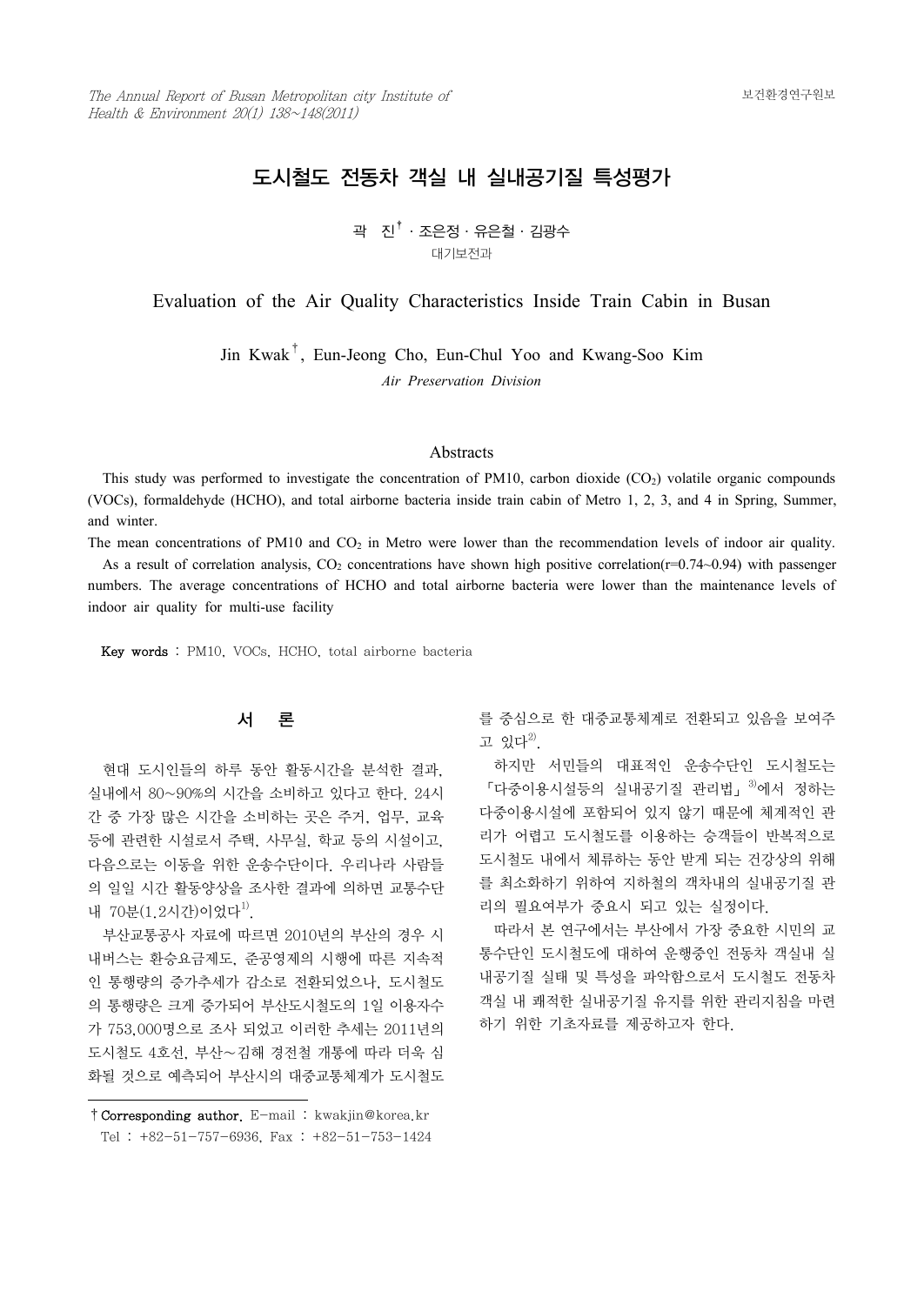Distinction  $\Box$  Line 1 Line 2 Line 3 Total Number of passengers 1 413,069 264,522 75,336 752,927 Number of transfers 1 73,343 82,931 59,845 216,119 Total 135,181 969,046

Table 1. Numbers of passenger utilizing Busan Metro in a day

# 재료 및 방법

### 조사대상

 본 연구에서 조사대상인 도시철도 이용객 현황은 Table 1에서 보는바와 같이 도시철도의 연평균 1일 승차자수는 총 752,927인/일이며, 각 호선간의 환승을 포함할 때 도 시철도 1일 평균 이용승객수는 969,046인/일로 나타났 다.

 승차기준으로 산정한 도시철도의 호선별, 시간대별 이 용승객 현황을 살펴보면, 평일의 경우 가장 혼잡시는 퇴 근교통이 집중되는 18:00~19:00이며, 이 시간대 이용 승객수는 1호선이 45,995인, 2호선이 28,026인, 3호선 이 7,773인으로 조사되었다.

조사대상 도시철도의 노선도 및 전동차 구성현황<sup>4)</sup>을 Fig. 2 및 Table 2에 나타내었다.



Fig. 1. Time-seriese variation of passengers using metro on weekday (2010).



Fig. 2. Metro Line map.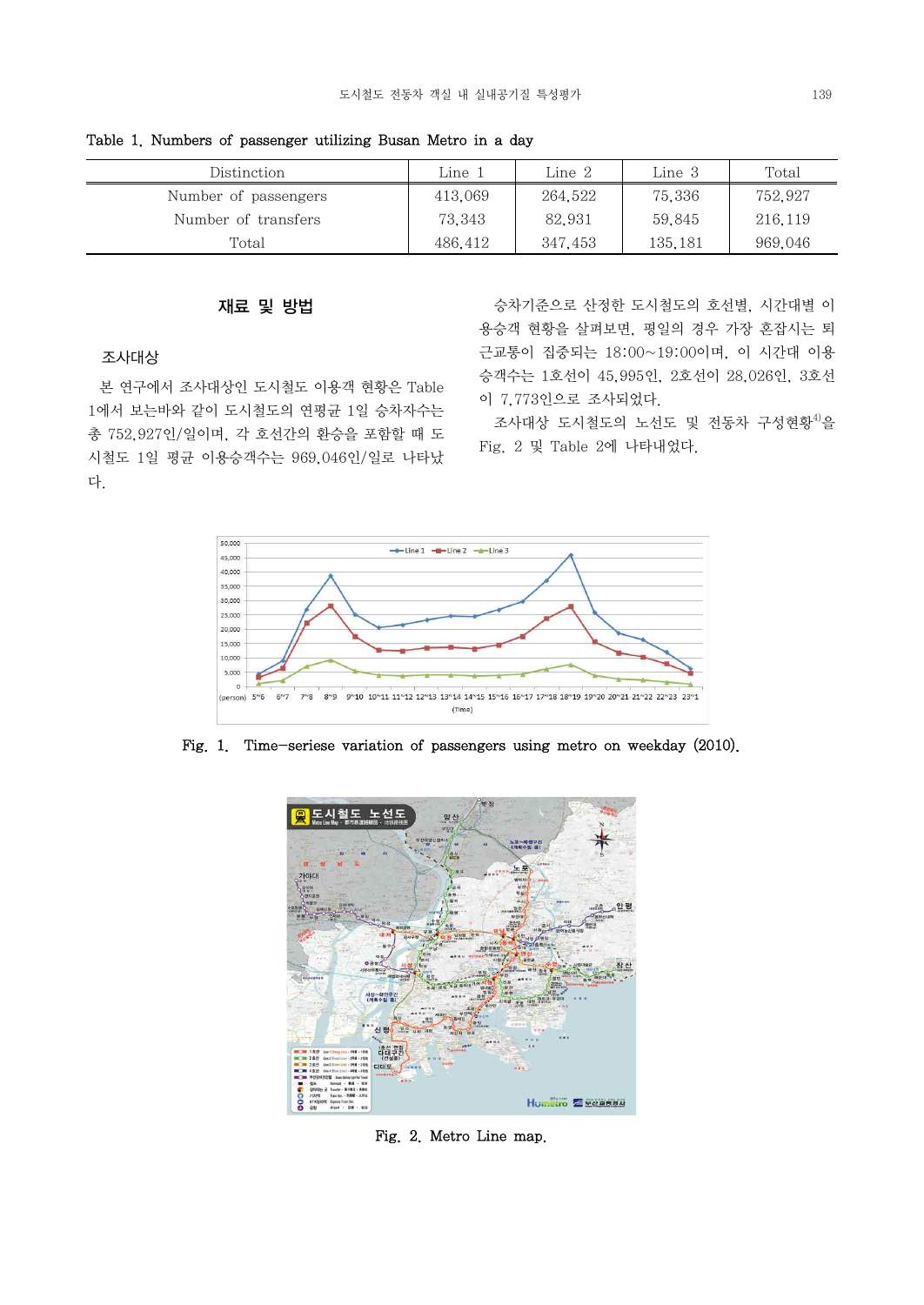| 구부     | 구가 및 거리(Km)    | 전동차구성(출입문수)  | 외부수화화기 | 노선별 특성 |
|--------|----------------|--------------|--------|--------|
| Line 1 | 노포~신평(32.5 km) | 8량1편성(1량 6개) | 없음     | 자갈도상   |
| Line 2 | 양산~장산(46 km)   | 6량1편성(1량 8개) | 없음     | 콘크리트도상 |
| Line 3 | 수영~대저(18.3 km) | 4량1편성(1량 8개) | 없음     | 콘크리트도상 |
| Line 4 | 미남~안평(12.7 km) | 4량1편성(1량 4개) | 없음     | 콘크리트도상 |
|        |                |              |        |        |

Table 2. Metro Line and Electric train configuration

#### 조사방법

 도시철도 1, 2, 3, 4호선 전동차 객실을 대상으로 춘계 와 냉난방을 가동하는 하계와 동계로 구분하여 대중교통 수단 실내공기질 측정방법에 따라 혼잡시와 평상시로 구 분하여 혼잡시는 7:30분~9:30분과 18시~20시 시간대 에 각 1회씩 조사하였으며 평상시는 혼잡시를 제외한 시 간대에 시료를 채취하였다 $^{6}$ .

 객실내 측정은 도시철도 전동차의 각노선의 출발지에 서 도착지까지 정상 운행되는 동안 연속적으로 실시하였 다. 측정지점은 전동차 출입문으로부터 1 m이상 떨어진 중앙점에서 바닥면으로 부터 1 m이상 높이에서 시료를 수행하였다.

# 여 시료를 채취하고 채취된 여지를 항량시킨후 마이크로 발란스(Sartorius DE/BT 4202s)로 분석하였다. 이산화 탄소의 경우는 비분산적외선측정장비(BE-PM4)을 사용 하여 연속측정한 결과 값을 사용하였고 총부유세균의 경 우는 MAS 100을 이용하여 일정량의 공기를 흡입하여 장 비내에 미리준비된 배지에 충돌시켜 공기중의 부유세균을 채취한후 배양기에서 48시간 배양 시킨 후 증식된 균집락 수를 세어 포집한 공기의 단위체적 당 균수(CFU/㎥)로 산출하였다 $7$ .

PM10의 경우 소용량공기포집기(PAS-201)등을 이용하

 HCHO는 DNPH카트리지를 펌프(MP-Σ100)에 부착 시킨 후 시료를 채취하여 HPLC(Agilent 1100)로 분석하 였고 휘발성유기화합물은 흡착관을 펌프(MP-Σ30)에 부 착시킨후 시료를 채취하여 시료의 분석은 자동열탈착장치 (Gerstel, Germany)가 장착된 GC/MS(HP6890, USA)

# 조사항목 및 분석방법

조사항목 및 분석방법은 Table 3에 나타내었으며

| 항<br>목                  | 측정기기             | 측정방법                      | 분석기기                           |
|-------------------------|------------------|---------------------------|--------------------------------|
| PM <sub>10</sub>        | $PAS-201$        | 소용량공기포집법<br>(중량법)         | Sartorius DE/BT 4202s          |
| CO <sub>2</sub>         | BE-PM4           | 비분산적외선측정법                 |                                |
| Total airborne bacteria | <b>MAS 100</b>   | 충돌법(Impaction)법           |                                |
| <b>HCHO</b>             | $MP - 2100$      | 2,4-DNPH 유도체화<br>HPLC 분석법 | HPLC Agilent 1100              |
| VOCs                    | $MP - \Sigma 30$ | 고체흡착열탈착법<br>$(TD-GC/MS)$  | GC-MSDHP-6890.<br>Agilent 5973 |

Table 3. Specification of measurement

## Table 4. Analytical conditions of HCHO with HPLC

| Variables         | Conditions                         |
|-------------------|------------------------------------|
| Analytical Column | $ODS(C_{18})$ 4.6mm $\times$ 250mm |
| Mobile phase      | Acetonitrile : Water = $60 : 40$   |
| UV detector       | $360$ nm                           |
| Flow rate         | $1.0 \text{ mL/min}$               |
| Injection Volume  | $20 \mu L$                         |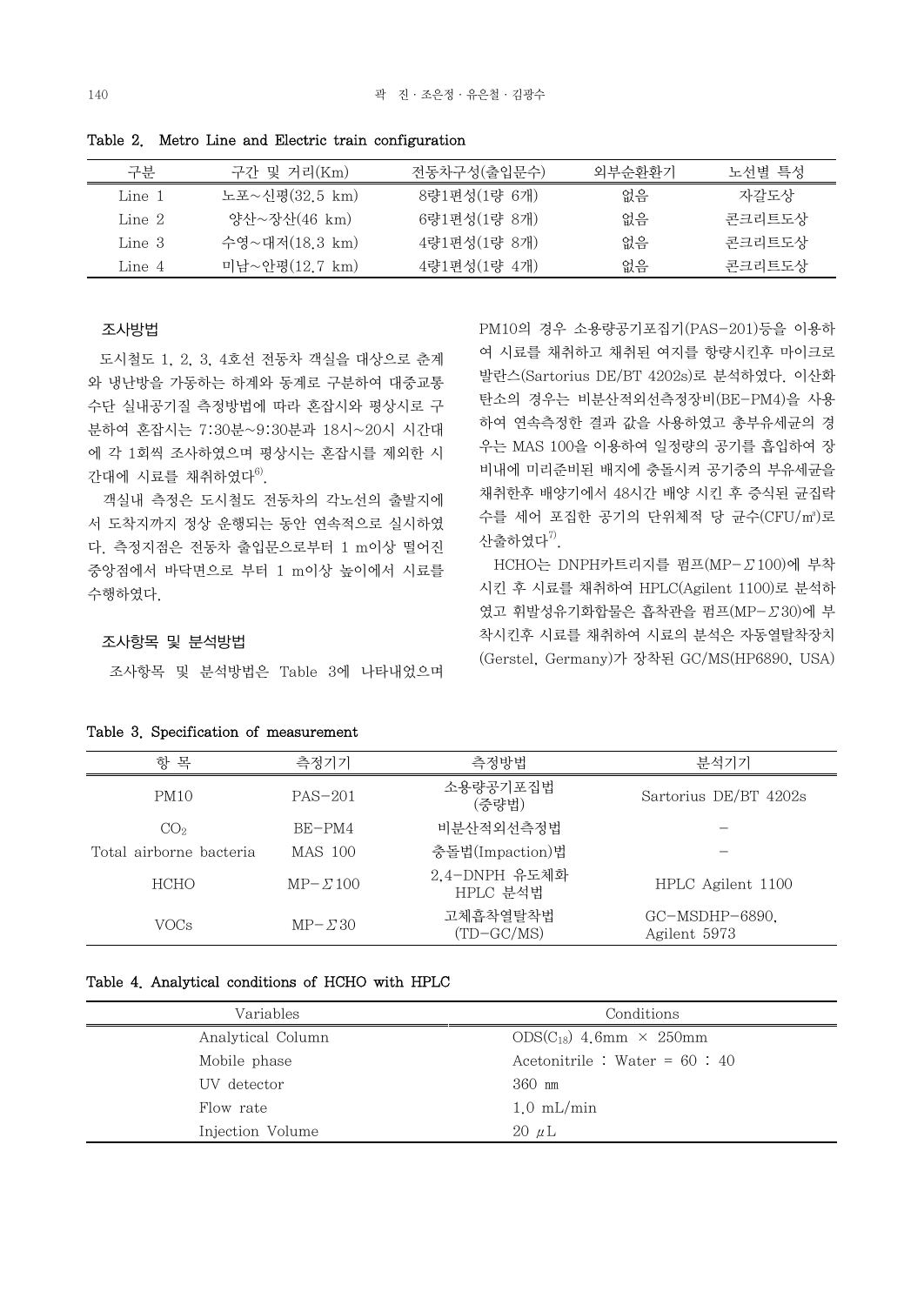|            | Item                      | Conditions                                                                                                       |  |  |  |  |
|------------|---------------------------|------------------------------------------------------------------------------------------------------------------|--|--|--|--|
|            | Desorption Temp           | $25\degree (0.1 \text{ min}) \rightarrow 60\degree (7 \text{ min} \rightarrow 260(5 \text{ min}))$               |  |  |  |  |
| <b>TDS</b> | Desorp. Temp & Time       | 26 0℃, 10 min                                                                                                    |  |  |  |  |
|            | Concentrating temperature | $-30$ c                                                                                                          |  |  |  |  |
|            | Column                    | HP-5(60 m $\times$ 0.25 mm $\times$ 1.0 $\mu$ m)                                                                 |  |  |  |  |
|            | Column flow               | $1.5$ ml/min                                                                                                     |  |  |  |  |
|            | GC oven Temp.             | 60 °C(3min) $\rightarrow$ 3 °C/min $\rightarrow$ 150 °C(0min) $\rightarrow$<br>7 °C/min $\rightarrow$ 230(7 min) |  |  |  |  |
| GC/MSD     | Split ratio               | 20:1                                                                                                             |  |  |  |  |
|            | Mode                      | Scan                                                                                                             |  |  |  |  |
|            | MS source                 | $230^\circ$ C                                                                                                    |  |  |  |  |
|            | MS Quad                   | $150^{\circ}$ C                                                                                                  |  |  |  |  |
|            | Ionization mode           | EI mode                                                                                                          |  |  |  |  |

Table 5. Operating conditions for thermal desorption and GC/MS analysis

Table 6. the recommendation levels of indoor air quality for train inside of Metro

| 건<br>조    | 분<br>╼<br>$-1$ | $\mathrm{CO}_2$ | PM10                 |
|-----------|----------------|-----------------|----------------------|
| 노선 1회 운행시 | 평상시            | 2,500 ppm 이하    | $150 \ \mu g/m^3$ 이하 |
| 평균값 기준    | 혼잡시            | 3,500 ppm 이하    | $200 \mu g/m^3$ 이하   |

로 정성 및 정량분석 하였다. HCHO와 VOCs의 분석조건 은 Table 4와 5에 나타내었다.

### 결과 및 고찰

## 공기질 권고기준 $5$

 대중교통수단 실내공기질 가이드라인(환경부, 2006)에 는 도시철도의 공기질을 평가하기 위한 지표오염물질로 이산화탄소와 입자의 직경이 10 ㎛ 이하인 미세먼지로 정 하고 있다. 단 이산화탄소는 차량내 환기가 적절하게 이 루어지는지 여부의 판단자료로 활용한다라고 규정하고 있 고 다른 항목에 대해서는 기준이 설정되어 있지 않다. 도 시철도내 공기질 권고기준은 Table 6과 같다.

#### PM10 측정결과

 노선별 PM10 측정결과를 Fig. 3과 Table 7과 8에 나 타내었으며 전노선 중에 1호선의 PM10 농도가 72.0~137.6 ㎍/㎥로 가장 높은 것으로 나타났고 다음으 로는 4호선〉3호선〉2호선 순으로 나타났다. 1호선이 다 른 호선에 비해 PM10 농도가 높게 나타난 원인으로는 객 차당 이용승객수가 많아 전동차내 오염도의 증가와 노면 이 자갈도상으로 정차시 콘크리트 도상인 타노선에 비해 승강장으로부터 높은 PM10 농도의 유입 등으로 타노선 에 비해 높게 나타난 것으로 보인다. 계절별 PM10 농도



Fig. 3. Measurement results of PM10 concentration train inside of Metro.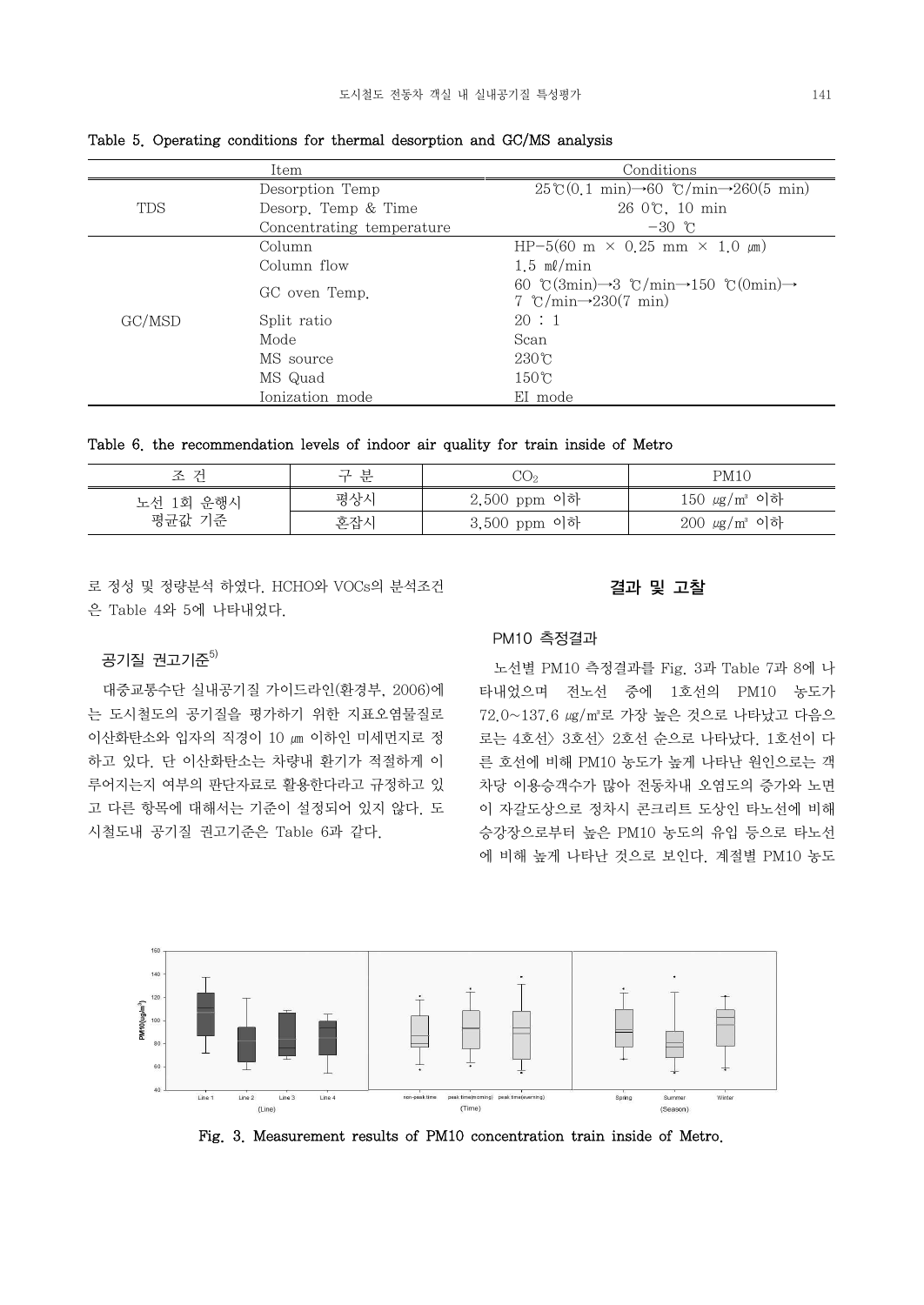| PM10                      |        |        | Non–Peak time |       |        | Peak time (morning) |        |       | Peak time (evening) |        |        |       |
|---------------------------|--------|--------|---------------|-------|--------|---------------------|--------|-------|---------------------|--------|--------|-------|
| $(\mu$ g/m <sup>3</sup> ) | Spring | Summer | Winter        | Mean  | Spring | Summer              | Winter | Mean  | Spring              | Summer | Winter | Mean  |
| Line :                    |        | 79.4   | 121.0         | 103.8 | 127.0  | 72.0                | 94.1   | 97.7  | 116.4               | 137.6  | 104.2  | 119.4 |
| Line 2                    | 82.4   | 78.4   | 57.3          | 72.7  | 86.3   | 94.1                | 119.5  | 100.0 | 66.7                | 94.1   | 62.3   | 74.4  |
| Line 3                    | 104.8  | 76.2   | 72.6          | 84.5  | 76.2   | 75.6                | 108.9  | 86.9  | 66.7                | 66.7   | 108.9  | 80.7  |
| Line 4                    | 80.0   | 80.0   | 101.6         | 87.2  | 93.3   | 60.6                | 105.8  | 86.6  | 93.3                | 54.5   | 97.4   | 81.8  |
| Mean                      | 94.6   | 78.5   | 88.1          | 87.1  | 84.6   | 86.6                | 86.1   | 85.7  | 86.1                | 86.0   | 85.9   | 86.0  |

Table 7. Measurement results of PM10 concentration inside of Metro

Table 8. Statistical result of PM10  $(\text{unit} : \mu \text{g/m})$ 

| Hourly         | Total<br>$(n=36)$   | Non-peak<br>time $(n=12)$ | Peak time<br>$(n=24)$ | Peak time<br>$(morning)$ $(n=12)$ | Peak time<br>(evening) $(n=12)$ |
|----------------|---------------------|---------------------------|-----------------------|-----------------------------------|---------------------------------|
| $mean \pm std$ | $89.6 \pm 21.1$     | $87.1 \pm 18.4$           | $90.9 \pm 22.6$       | $92.8 \pm 20.0$                   | $89.1 \pm 25.7$                 |
| (Min~Max)      | $(54.5 \sim 137.6)$ | $(57.3 \times 121.0)$     | $(54.5 \times 137.6)$ | $(60.6 \sim 127.0)$               | $(54.5 \times 137.6)$           |

는 동계>춘계>하계 순으로 조사되었고 평상시와 혼잡시 를 비교하면 계절별, 노선별로 큰 차이를 나타내지는 않 았다. 한편 Table 8에서 보는 바와 같이 혼잡시와 평상시 모두 도시철도 내 PM10 권고기준을 만족하는 것으로 나 타났다.

### $CO<sub>2</sub>$  측정결과

 CO2 는 차량내 환기가 적절하게 이루어지는지 여부의 판단지표로 활용하는데 노선별 CO2 측정결과를 보면 전 노선 중에 1호선의 CO<sup>2</sup> 농도가 가장 높은 것으로 나타났 으며 다음으로는 3호선〉2호선〉4호선 순으로 나타났다.<br>1호선이 가장 높게 나타난 원인을 살펴보면 이용 승객수 가 가장 많은데 비해 전동차의 1량의 출입문수는 2, 3호 선 보다 적어 정차시 외부공기에 의한 환기량과 관련이 있는 것으로 사료된다.

계절별 CO2 농도는 동계>춘계>하계 순으로 조사되었 고 평상시와 혼잡시를 비교하면 전노선에서 혼잡시가 평 상시보다 높게 나타났으나 4호선의 경우는 큰 차이를 나 타내지 않았다.

 CO2 와 승객수와의 상관계수 값을 Fig. 5에서 보면 대 부분의 경우 높은 양의 상관관계를 나타내고 있다. 승객 수와 CO2 농도 간에 상관계수값(r)이 0.4와 0.2로 낮게 나타난 사례에 대해서 보면 운행 중에 최대승객수가 30명 미만으로 정차시 외부공기의 유입에 의해서도 충분한 환 기가 되어 승객의 증가에 따라 CO<sup>2</sup> 농도는 크게 증가하지 않고 일정하게 유지된 것이 상관계수값이 높지 않은 원인 이었다.

 한편 Table 9에서 보는바와 같이 혼잡시와 평상시 모 두 도시철도 내 CO<sup>2</sup> 권고기준(노선 1회 운행시 평균값  $712.5$ 을 만족 하는 것으로 나타났다. 한편  $1224.5$   $CO<sub>2</sub>$ 농도가 가장 높게 나타나 혼잡시와 평상시에 대해 CO<sub>2</sub> 농 도 변화를 살펴보면 혼잡시는 일부구간(동래에서 범일)의 농도가 3000~3560 ppm으로 높게 나타났으며 평상시에 도 여러 구간에서 2000~2460 ppm으로 조사되어 권고 기준에 근접하는 것으로 나타났다. 이렇게 승객에 따라 CO2가 증가하는 것은 전동차내 외부순환시설이 없어 승 강장에 도착하여 전동차문이 열릴 때 바깥 공기만으로 자



Fig. 4. Measurement results of CO2 concentration inside of Metro.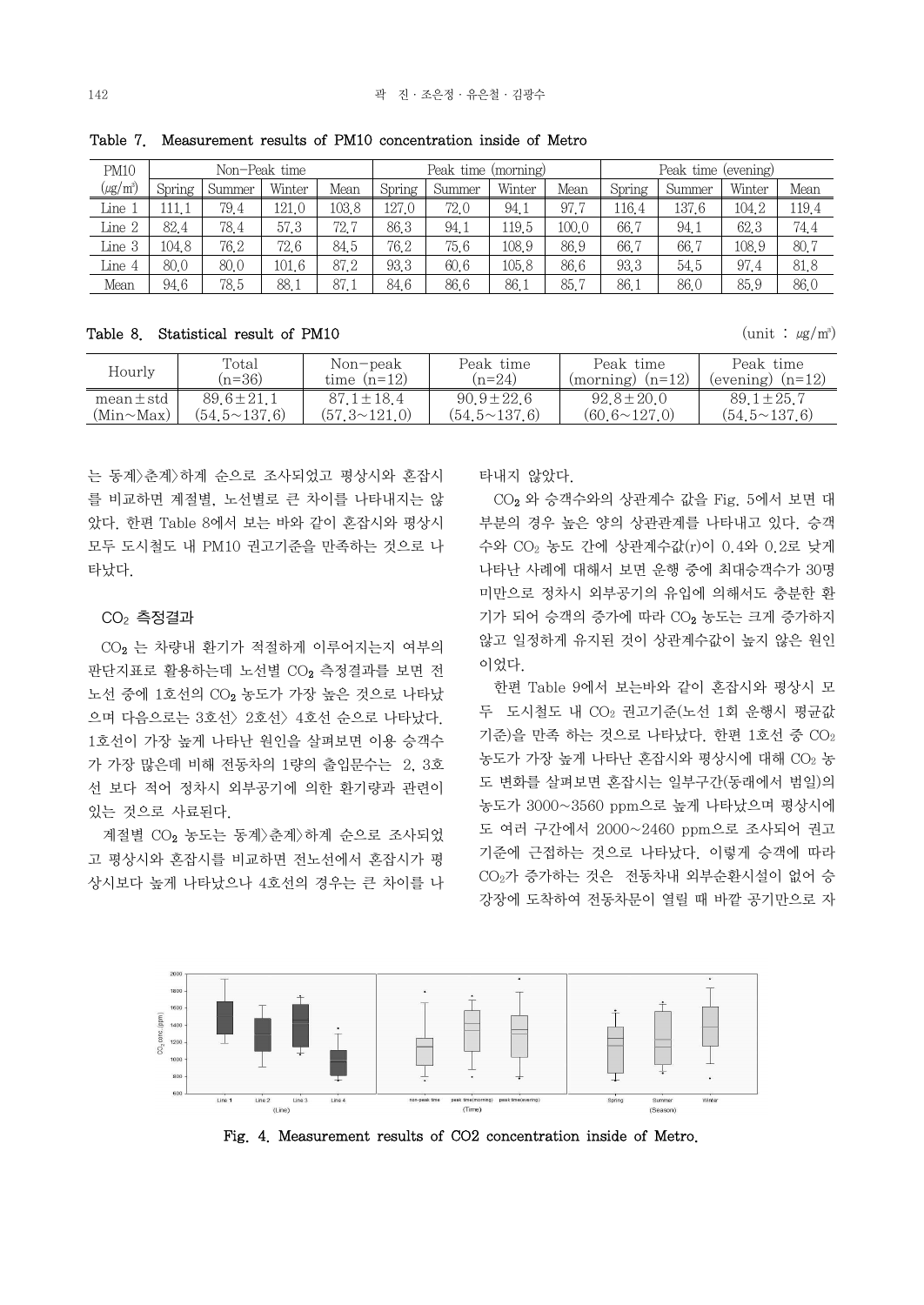

Fig. 5. Correlation coeffient between  $CO<sub>2</sub>$  and passenger inside of Metro.



Fig. 6. Measurement results of  $CO<sub>2</sub>$  concentration for Peak time of Line 1.



Fig. 7. Measurement results of  $CO<sub>2</sub>$  concentration for Non-Peak time of Line 1.

연환기를 시키는 시스템으로 전동차가 운행중에 승객수의 증가와 사고, 고장 등 원인으로 전동차운행이 지연 될때 는 CO<sup>2</sup> 농도는 높아 질 수밖에 없는 구조이다. 따라서 CO2 농도를 일정수준으로 유지하여 쾌적한 실내 공기질 을 유지하기 위해서는 CO2 농도가 높은 일부구간에 대해

서는 환기를 위해 정차시간을 조정하거나 전동차의 교체 시나 신규 도입시 CO<sup>2</sup> 농도와 연계하여 자동환기가 가능 한 시스템의 도입 등이 필요할 것으로 사료된다.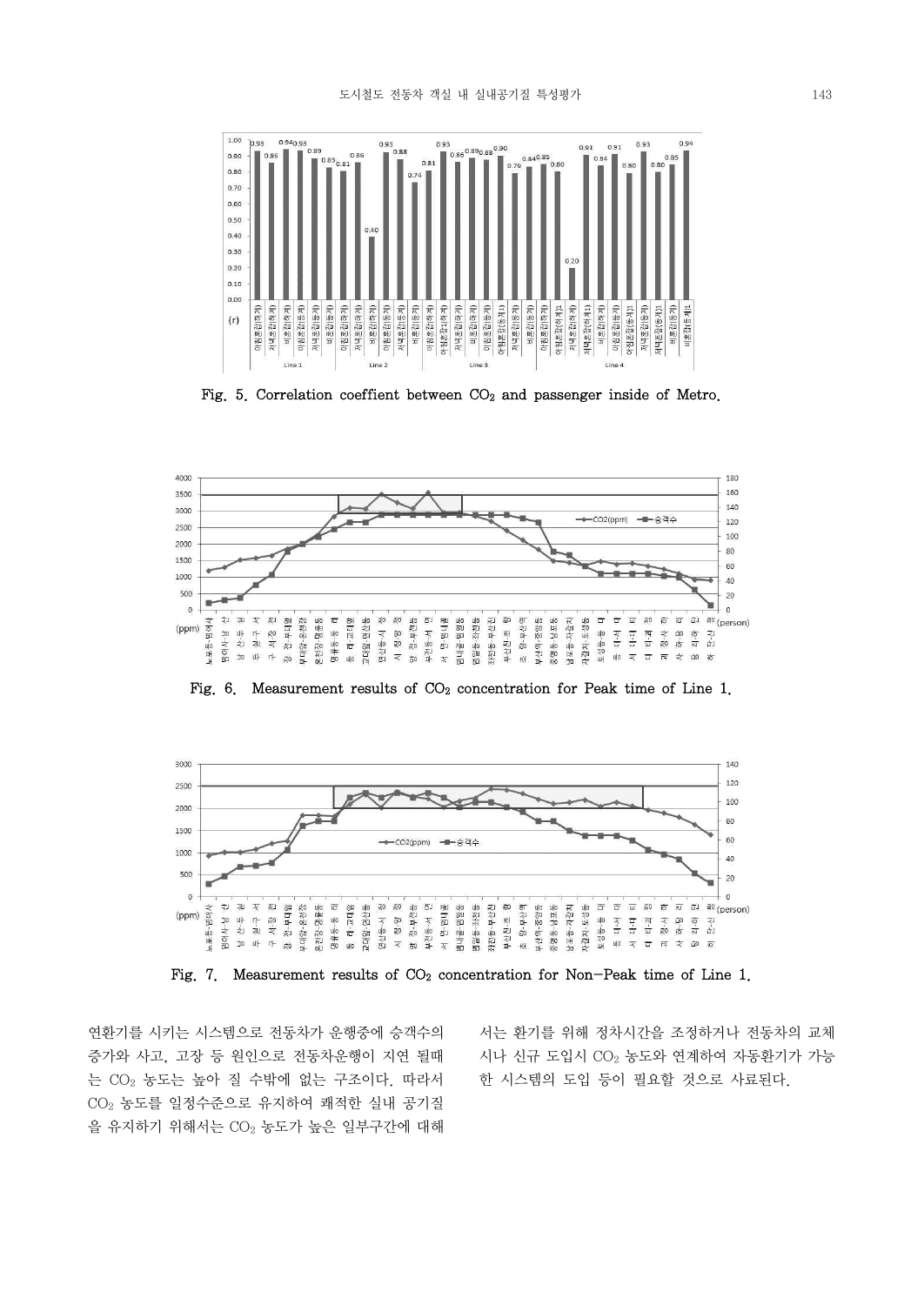| CO <sub>2</sub> |      | Non-Peak time        |      |       |      | Peak time(morning)   |      |      | Peak time(evening) |                 |      |      |
|-----------------|------|----------------------|------|-------|------|----------------------|------|------|--------------------|-----------------|------|------|
| (ppm)           |      | Spring Summer Winter |      | Mean  |      | Spring Summer Winter |      | Mean | Spring             | Summer   Winter |      | Mean |
| Line            | 1192 | 1202                 | 1790 | 1395  | 1570 | 1562                 | 1395 | 1509 | 1385               | 1496            | 1940 | 1607 |
| Line 2          | 917  | 940                  | 1253 | 1037  | 1498 | 1631                 | 1457 | 1529 | 1305               | 1339            | 1295 | 1313 |
| Line 3          | 1055 | 1142                 | 1467 | 1221  | 1313 | 1408                 | 1635 | 1452 | 1362               | 1573            | 1642 | 1526 |
| Line            | 749  | 886                  | 1188 | 941   | 795  | 1010                 | 1064 | 956  | 820                | 966             | 1070 | 952  |
| Mean            | 978  | 1043                 | 1424 | l 148 | 1205 | 1259                 | 1204 | 1223 | 1229               | 1219            | 1223 | 1224 |

Table 9. Measurement results of  $CO<sub>2</sub>$  concentration inside of Metro

Table 10. Statistical result of  $CO<sub>2</sub>$ 

| Hourly         | Total             | Non-peak          | Peak time       | Peak time            | Peak time            |
|----------------|-------------------|-------------------|-----------------|----------------------|----------------------|
|                | $(n=43)$          | time $(n=13)$     | $(n=30)$        | $(morning)$ $(n=16)$ | $(evening)$ $(n=14)$ |
| $mean \pm std$ | 1271+301          | $1151 + 270$      | $1323 + 304$    | $1341 \pm 289$       | $1302 \pm 330$       |
| (Min~Max)      | $(749{\sim}1940)$ | $(749 \sim 1790)$ | $(778\sim1940)$ | $(795 \sim 1740)$    | $(778 \sim 1940)$    |

#### 총부유세균 측정결과

 노선별 총부유세균 측정결과를 Fig. 8, Table 11, 12 에 나타내었으며 혼잡시에는 2호선〉4호선〉3호선〉1호 선 순이고 평상시에는 3호선〉1호선〉4호선〉2호선 순 으로 나타났고 계절별로 보면 혼잡시에는 동계〉하계〉

춘계 순으로 나타났고 평상시에는 3호선〉1호선=4호 선〉2호선 순이었다. 한편 개별 농도값을 보면 196~ 680 CFU/㎥으로 다중이용시설 실내공기질 유지기준인 800 CFU/㎥를 적용하면 모두 기준이내인 것으로 나타났 다.



Fig. 8. Measurement results of total airborne bacteria concentration inside of Metro.

|  |  |  |  |  |  |  |  | Table 11. Measurement results of total airborne bacteria concentration inside of Metro |  |  |  |  |
|--|--|--|--|--|--|--|--|----------------------------------------------------------------------------------------|--|--|--|--|
|--|--|--|--|--|--|--|--|----------------------------------------------------------------------------------------|--|--|--|--|

| Total                               |     |               | Non-Peak time |      |     | Peak time(morning)   |     |      |     | Peak time(evening)   |     |      |  |
|-------------------------------------|-----|---------------|---------------|------|-----|----------------------|-----|------|-----|----------------------|-----|------|--|
| airborne<br>bacteria<br>$(CFU/m^3)$ |     | Spring Summer | Winter        | Mean |     | Spring Summer Winter |     | Mean |     | Spring Summer Winter |     | Mean |  |
| Line 1                              | 282 | 285           | 343           | 303  | 261 | 200                  | 323 | 261  | 272 | 275                  | 299 | 282  |  |
| Line 2                              | 213 | 250           | 309           | 257  | 282 | 310                  | 618 | 403  | 252 | 425                  | 392 | 357  |  |
| Line 3                              | 307 | 680           | 343           | 443  | 351 | 365                  | 319 | 345  | 292 | 215                  | 446 | 318  |  |
| Line 4                              | 364 | 328           | 216           | 303  | 365 | 471                  | 564 | 467  | 202 | 326                  | 289 | 272  |  |
| Mean                                | 291 | 386           | 303           | 327  | 338 | 323                  | 329 | 330  | 327 | 329                  | 329 | 328  |  |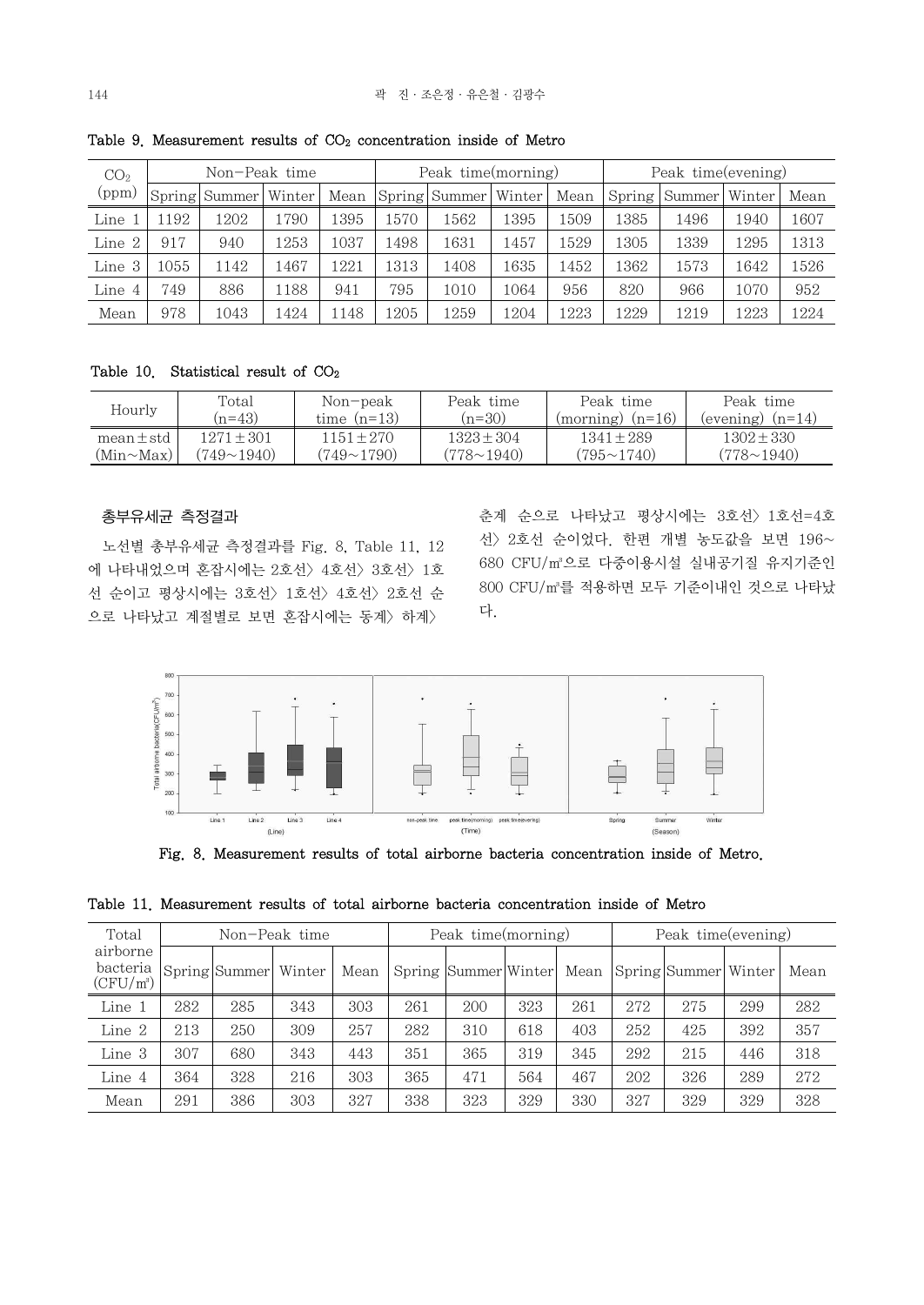| Hourly       | Total            | Non-peak         | Peak time     | Peak time            | Peak time            |
|--------------|------------------|------------------|---------------|----------------------|----------------------|
|              | $(n=43)$         | time $(n=13)$    | $(n=30)$      | $(morming)$ $(n=16)$ | $(evening)$ $(n=14)$ |
| $mean + std$ | $339 + 118$      | $339 + 118$      | $348 + 118$   | $384 + 135$          | $307 + 82$           |
| (Min~Max)    | $(196 \sim 680)$ | $(196 \sim 680)$ | $(196 - 657)$ | $(200 \sim 657)$     | $(196 \sim 446)$     |

Table 12. Statistical result of total airborne bacteria

#### HCHO 측정결과

 노선별 HCHO 측정결과를 Fig. 9, Table 13, 14에 나 타내었으며 평균 농도는 1호선이 가장 높고 4호선이 가장 낮았다. 시간대별 HCHO 농도는 혼잡시 농도가 평상시 농 도보다는 조금 높게 나타났으나 큰 차이를 나타내지는 않 았다. 한편 계절별로는 동계〉하계〉춘계 순으로 나타내 었다. HCHO 농도는 0.2~21.1 ㎍/㎥으로 다중이용시설 실내공기질 유지기준인 100 ㎍/㎥ 비해 낮은 수준인 것으 로 나타났다.

#### VOCs 측정결과

Toluene, Ethylbenzene, Xylene, Styrene 총 5개 휘발성유기화합물(BTEXS)의 측정결과 를 Table 15, 16, Fig. 10, 11에 나타내었으며 전노선 중에 1호선에서 BTEXS의 평균 농도가 가장 높은 것으로 나타났으며 다음으로는 2호선〉3호선〉4호선 순으로 나 타났고 계절별로는 동계가 다른 계절에 비해 높게 나타났 다. BTEXS 중에는 Toluene의 농도가 가장 높은 것으로 나타났고 Ethylbenzene> Xylene> Benzene> Styrene 순이었다.



Fig. 9. Measurement results of HCHO concentration inside of Metro.

|  |  |  |  |  |  | Table 13. Measurement results of HCHO concentration inside of Metro |  |  |  |  |
|--|--|--|--|--|--|---------------------------------------------------------------------|--|--|--|--|
|--|--|--|--|--|--|---------------------------------------------------------------------|--|--|--|--|

| HCHO          |     | Non-Peak time        |      |     | Peak time(morning) |                           |      |      | Peak time(evening) |                                 |      |     |
|---------------|-----|----------------------|------|-----|--------------------|---------------------------|------|------|--------------------|---------------------------------|------|-----|
| $(\mu g/m^3)$ |     | Spring Summer Winter |      |     |                    | Mean Spring Summer Winter |      | Mean |                    | Spring   Summer   Winter   Mean |      |     |
| Line 1        | 8.9 | 5.5                  | 15.3 | 9.9 | 3.9                | 9.9                       | 4.7  | 6.2  | 5.5                | 9.5                             | 13.3 | 9.4 |
| Line 2        | 1.8 | 6,1                  | 8.0  | 5.3 | 4.3                | 10.3                      | 21.1 | 11.9 | 9.1                | 0.2                             | 3.0  | 4.1 |
| Line 3        | 2.0 | 8.0                  | 9.6  | 6.5 | 3.8                | 7.9                       | 3.6  | 5.1  | 2.6                | 7.1                             | 18.0 | 9.2 |
| Line 4        | 4.2 | 4.1                  | 6.8  | 5.0 | 5.8                | 5.5                       | 11.0 | 7.4  | 6.7                | 5.4                             | 3,1  | 5.1 |
| Mean          | 4.2 | 5.9                  | 9.9  | 6.7 | 7.5                | 8.0                       | 7.4  | 7.7  | 7.7                | 7.6                             | 7.7  | 7.6 |

Table 14. Statistical result of HCHO

| Hourly         | Total             | Non-peak          | Peak time         | Peak time            | Peak time            |  |
|----------------|-------------------|-------------------|-------------------|----------------------|----------------------|--|
|                | $(n=43)$          | time $(n=13)$     | $(n=30)$          | $(morming)$ $(n=16)$ | $(evening)$ $(n=14)$ |  |
| $mean \pm std$ | 6.9 $\pm$ 4.3     | 6.7 $\pm$ 3.6     | $7.0 \pm 4.7$     | $7.5 \pm 4.7$        | 6.6 $\pm$ 4.8        |  |
| (Min~Max)      | $(0.2 \sim 21.1)$ | $(1,8 \sim 15,3)$ | $(0.2 \sim 21.1)$ | $(2.8 \sim 21.1)$    | $(0.2 \sim 18.0)$    |  |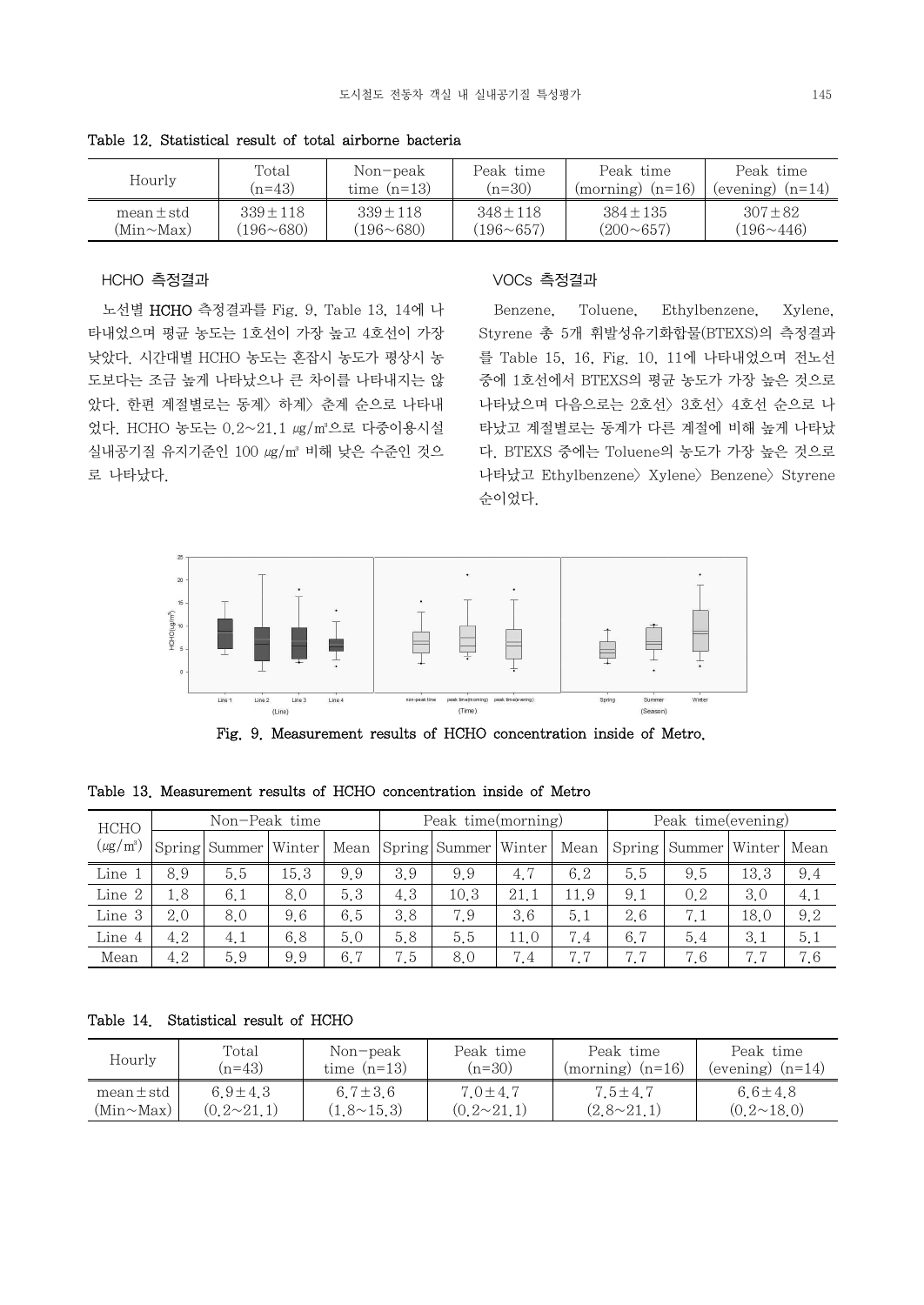TVOC의 전체 평균농도는 360.5 ㎏/㎡이고 시간대별 절별로는 동계〉춘계〉하계 순이고 노선별로는 1호선〉 평균농도는 저녁혼잡시〉평상시〉 아침혼잡시 순이고 계 2호선〉 3호선〉 4호선 순으로 나타났다.

| VOCs $(\mu g/m^3)$ |               |        | Peak time |         |       | Non-peak time |        |        |       |  |
|--------------------|---------------|--------|-----------|---------|-------|---------------|--------|--------|-------|--|
|                    |               | Spring | Summer    | Winter  | Mean  | Spring        | Summer | Winter | Mean  |  |
|                    | Line 1        | 2.3    | 1.5       | 5,0     | 2.9   | 2.3           | 2.4    | 5.3    | 3.3   |  |
|                    | Line 2        | 2.5    | 1,1       | 4.4     | 2.7   | 2.4           | 1.3    | 4.5    | 2.7   |  |
| Benzene            | Line 3        | 3.0    | 1.2       | 4.3     | 2.8   | 2.5           | 3.2    | 4.0    | 3.2   |  |
|                    | Line 4        | 2.4    | 1.9       | 4.6     | 3.0   | 2.7           | 0, 6   | 3.9    | 2.4   |  |
|                    | Mean          | 2.5    | 1.4       | 4.6     |       | 2.5           | 1.9    | 4.4    |       |  |
|                    | Line 1        | 30.7   | 8.0       | 84.5    | 41.1  | 34.4          | 27.6   | 194.1  | 85.3  |  |
|                    | Line 2        | 73.6   | 20.8      | 56.0    | 50.1  | 45.7          | 27.8   | 39.7   | 37.7  |  |
| Toluene            | Line 3        | 32.4   | 15.1      | 52.6    | 33.3  | 18.8          | 14.7   | 99.3   | 44.3  |  |
|                    | Line 4        | 29.8   | 9.2       | 33.7    | 24.2  | 26.3          | 9.3    | 33.3   | 23.0  |  |
|                    | Mean          | 41.6   | 13.3      | 56.7    |       | 31.3          | 19.8   | 91.6   |       |  |
|                    | Line 1        | 5.9    | 4.9       | 18.5    | 9.8   | 6.1           | 14.2   | 23.1   | 14.5  |  |
|                    | Line 2        | 2.2    | 4.5       | 5.3     | 4.0   | 3.5           | 6.2    | 7.8    | 5.8   |  |
| Ethylbenzene       | Line 3        | 3.0    | 3.7       | 7.5     | 4.7   | 1.5           | 3.5    | 9.9    | 4.9   |  |
|                    | Line 4        | 9.5    | 7.2       | 4.8     | 7.1   | 5.5           | 6.8    | 5.2    | 5.8   |  |
|                    | Mean          | 5.1    | 5.1       | 9.0     |       | 4.2           | 7.7    | 11.5   |       |  |
|                    | Line 1        | 6.2    | 5.7       | 16.2    | 9.4   | 4.5           | 15.1   | 22.0   | 13.9  |  |
|                    | Line 2        | 2.4    | 4.9       | $5.0\,$ | 4.1   | 3.6           | 7.0    | 8.0    | 6.2   |  |
| Xylene             | Line 3        | 2.9    | 5.2       | 8.3     | 5.5   | 1.6           | 5.5    | 9.3    | 5.5   |  |
|                    | Line 4        | 7.3    | 6.9       | 6.1     | 6.8   | 4.5           | 6.9    | 6.3    | 5.9   |  |
|                    | Mean          | 4.7    | 5.7       | 8.9     |       | 3.5           | 8.6    | 11.4   |       |  |
|                    | Line 1        | 0,4    | 0.9       | 3.7     | 1.7   | 0,4           | 6.3    | 2.2    | 3.0   |  |
|                    | Line 2        | 0.8    | 1,0       | 0.6     | 0.8   | 0.9           | 1.7    | 0,6    | 1,1   |  |
| Styrene            | Line 3        | 0.8    | 2.5       | 1.0     | 1.4   | 0.5           | 3.4    | 0.7    | 1.5   |  |
|                    | Line 4        | 1.4    | 2.9       | 1.3     | 1.8   | 0.8           | 1.4    | 0.6    | 0.9   |  |
|                    | Mean          | 0.8    | 1.8       | 1.6     |       | 0,6           | 3.2    | 1,0    |       |  |
|                    | Line 1        | 420.5  | 93.4      | 682.0   | 398.6 | 428.1         | 283.1  | 1280.0 | 663.7 |  |
|                    | Line 2        | 700.5  | 158.2     | 461.7   | 440.1 | 489.7         | 212.4  | 428.2  | 376.8 |  |
| <b>TVOC</b>        | $\rm Line\ 3$ | 362.7  | 127.5     | 399.8   | 296.6 | 204.5         | 133.7  | 762.7  | 367.0 |  |
|                    | Line 4        | 463.3  | 116.5     | 355.8   | 311.9 | 348.9         | 108.9  | 354.0  | 270.6 |  |
|                    | Mean          | 486.7  | 123.9     | 474.8   |       | 367.8         | 184.5  | 706.3  |       |  |

Table 15. Measurement results of VOCs concentration train inside of Metro

Table 16. Statistical result of VOCs

| $VOCs(\mu g/m^3)$ | Benzene       | Toluene         | $Ethyl-$<br>benzene | Styrene        | Xylene          | <b>TVOC</b>       |
|-------------------|---------------|-----------------|---------------------|----------------|-----------------|-------------------|
| 전체(N=43)          | $2.9 \pm 1.5$ | $37.9 \pm 37.3$ | $6.6 \pm 4.9$       | $13.6 \pm 8.9$ | $1.6 \pm 1.4$   | $360.5 \pm 278.7$ |
| 평상시(N=13)         | $3.0 \pm 1.3$ | $46.5 \pm 49.5$ | $7.6 \pm 5.6$       | $1.5 \pm 1.7$  | $15.5 \pm 10.8$ | $391.8 \pm 290.1$ |
| 혼잡시(N=30)         | $2.9 \pm 1.6$ | $34.2 \pm 30.9$ | $6.2 \pm 4.6$       | $3.7 \pm 2.2$  | $12.8 \pm 8.1$  | $347.0 \pm 277.2$ |
| 아침혼잡(N=16)        | $3.1 \pm 1.5$ | $25.5 \pm 22.0$ | $4.9 \pm 2.7$       | $1.7 \pm 1.5$  | $9.7 \pm 4.5$   | $275.1 \pm 214.1$ |
| 저녁혼잡(N=14)        | $2.8 \pm 1.7$ | $44.1 \pm 37.1$ | $7.7 \pm 5.8$       | $1.4 \pm 1.0$  | $16.3 \pm 9.9$  | $429.2 \pm 323.9$ |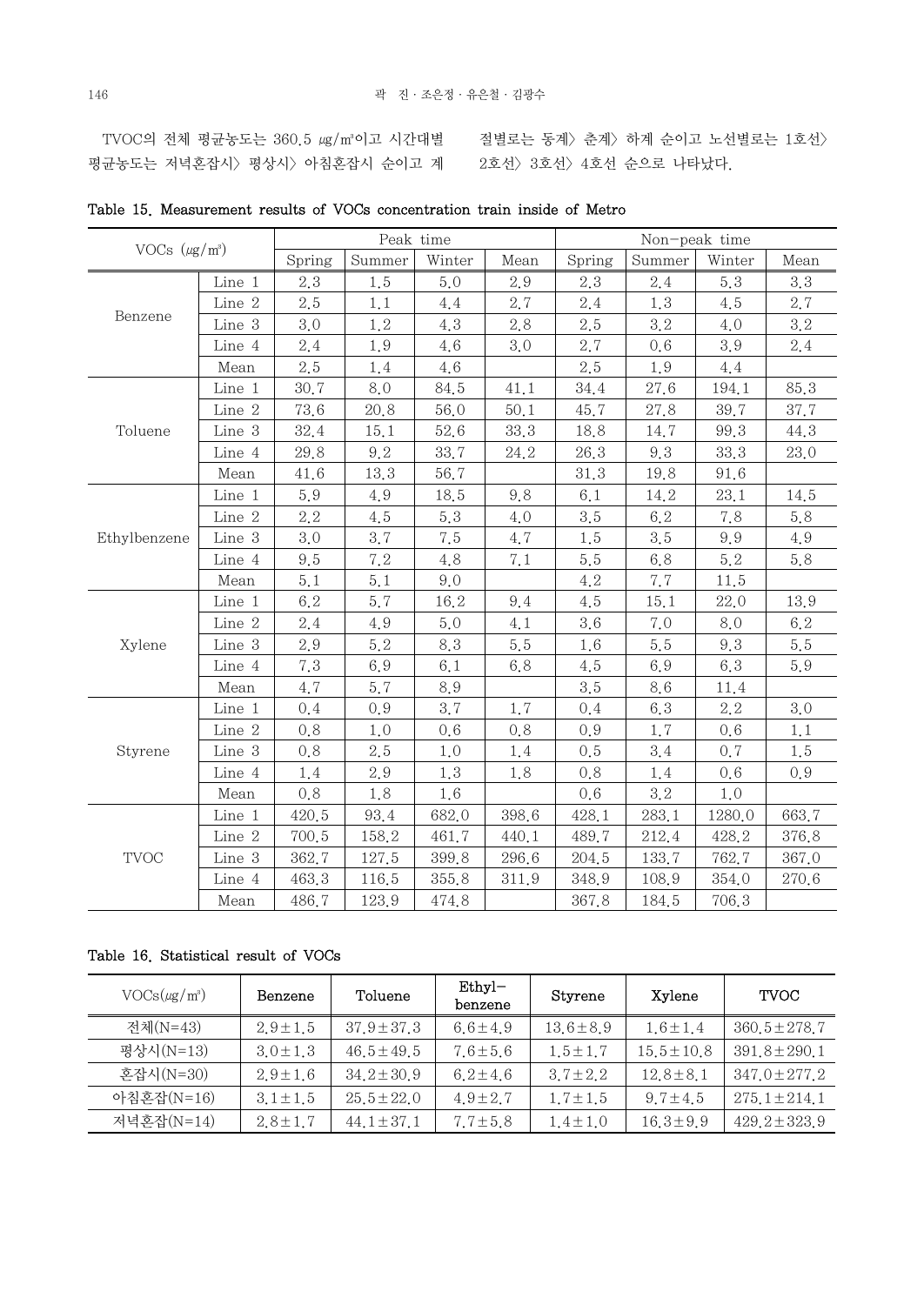







Fig. 11. Measurement results of VOCs concentration inside of Metro.